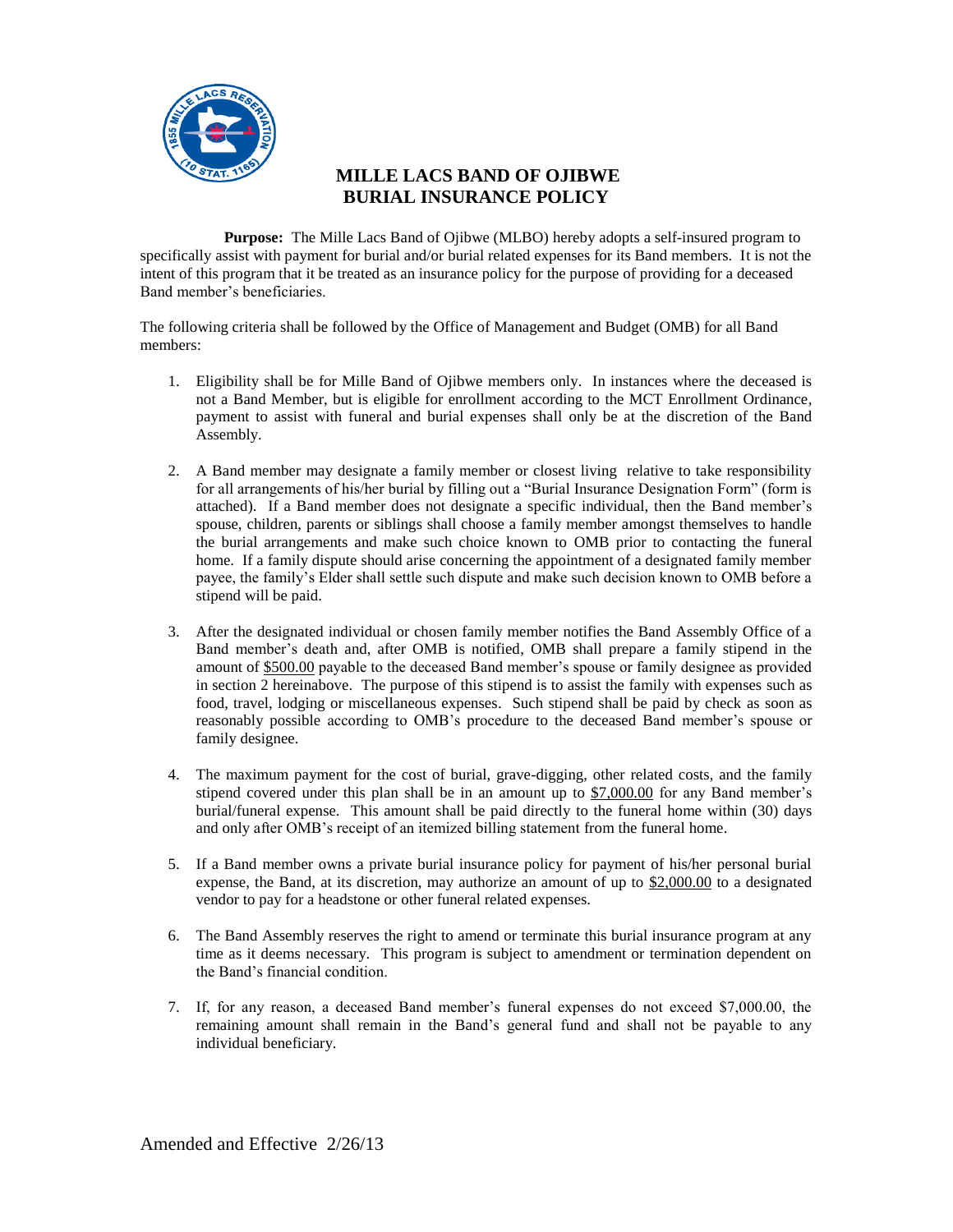## Exhibit A MILLE LACS BAND OF OJIBWE BURIAL INSURANCE DESIGNATION FORM

Name:

Enrollment Number: \_\_\_\_\_\_\_\_\_\_\_\_\_\_\_\_\_\_\_\_\_\_\_\_\_\_\_\_\_\_\_\_\_\_\_\_\_\_\_\_\_\_\_\_\_\_\_\_\_\_\_\_\_\_

Social Security Number:

I hereby swear and attest that I am currently an enrolled Band member with the Mille Lacs Band of Ojibwe whose membership number is given above. I have read the Mille Lacs Band of Ojibwe Burial Insurance Policy before signing this Designation Form and understand all the conditions contained therein.

I understand that it my responsibility to sign and return this completed form to the office of Management and Budget (OMB) to be kept in a confidential file. I further understand that if no Burial Insurance Designation form is on file with the Band, my spouse or family designee will make arrangements for my burial and that payment for my burial will be made according to the current burial policy.

I further understand that I have the right to change this form at any time if I wish to designate another individual to act as responsible party to make arrangements for my burial. Any change to this form must be completed in the office of Management  $\&$ Budget and kept on file in that office.

I, my heirs, assigns or estate agree to hold harmless the Mille Lacs Band of Ojibwe, its officials or any of its employees from any claims arising from the Band's administration of this burial insurance program.